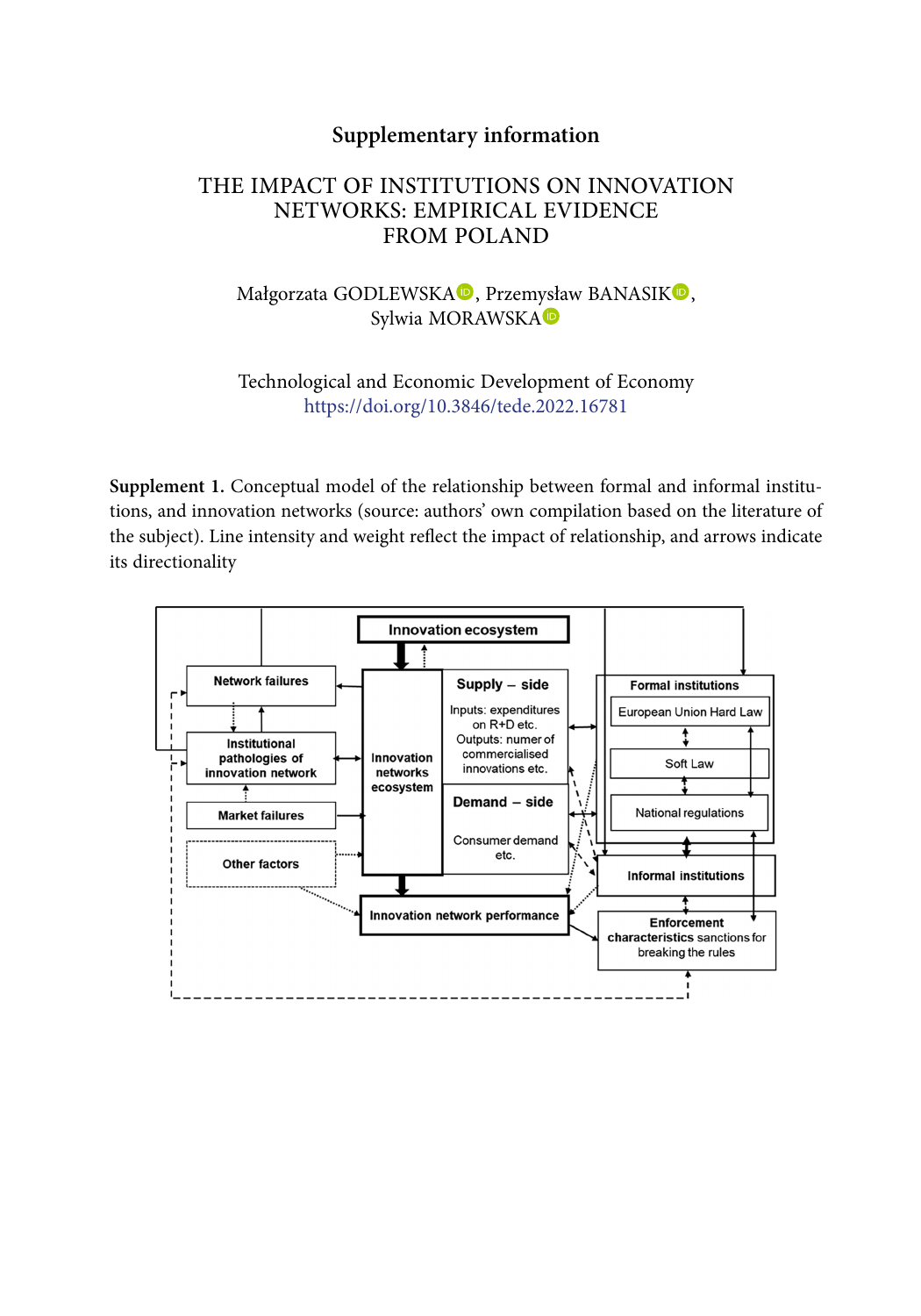

**Supplement 2.** Stages of this study process based on Gorzelany-Dziadkowiec et al. (2019)

**Supplement 3.** Survey, which was sent to all Polish local governments (LG) after translation into English

- 1. Location (please enter the name of the LG).
- 2. Voivodeship (please enter the name of the voivodeship).
- 3. Type of LG (please select the appropriate answer).
- 4. Has your LG cooperated in the last three years with special local institutions (e.g. technology transfer centres, business environment institutions, science and technology parks, technology incubators, academic business incubators, regional and local loan funds, seed capital funds, advisory and training centres, business angel networks or chambers of commerce, etc.)?
- 5. Please indicate the names of special local institutions (e.g. technology transfer centres, business environment institutions, science and technology parks, technology incubators, academic business incubators, regional and local loan funds, seed capital funds, advisory and training centres, business angel networks or chambers of commerce,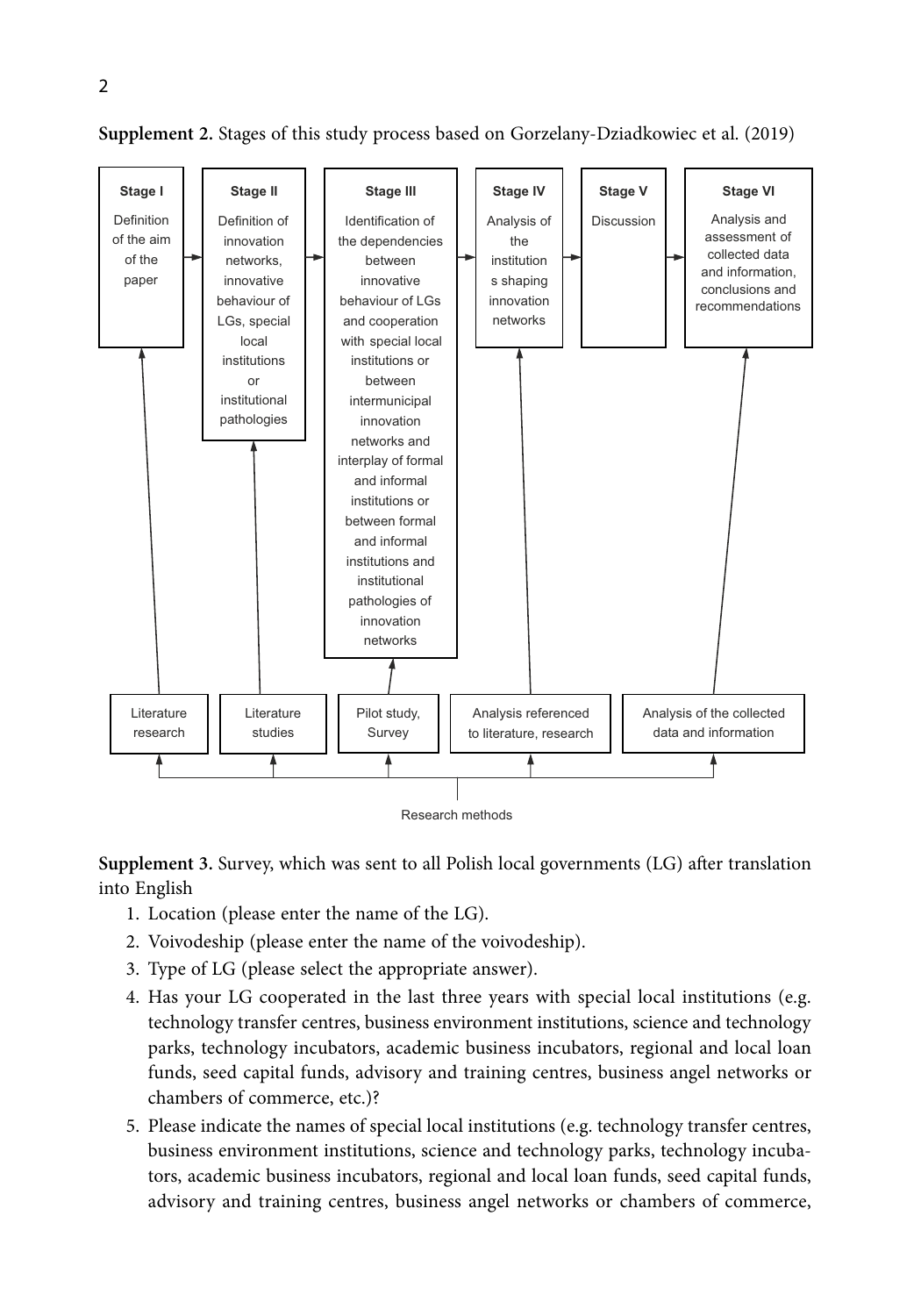etc.), with which the LG has cooperated most intensively in the last three years. Please indicate up to three of the most important such institutions.

- 6. Please indicate if the LG is or was a member of an innovation network, understood as the relationships between at least three independent organisations – connected with each other by a set of long-term cooperation ties – who seek innovation, in the last three years.
- 7. Please indicate which innovation networks the LG belongs to.
- 8. Please indicate the benefits of the LG's participation in the innovation network.
- 9. Please indicate the role of LGs in the innovation network.
- 10. Please indicate what types of innovations the network of which the LG is / was a member is working on.
- 11. Please indicate how many entities belong to the innovation network of which the LG is a member.
- 12. Please indicate which entities, apart from the LG, are also members of the innovation network.
- 13. Please indicate the organisational and legal form of the innovation network leader entity of which the LG is/was a member.
- 14. Please indicate whether the network of which the LG is/was a member has (had):
	- A Code of Ethics:
	- Formalised rules of cooperation between network members;
	- Sanctions for breaking the rules;
	- Common values and norms;
	- A monitoring system for obeying the rules;
	- A network governance code;
	- Common culture;
	- Not applicable.
- 15. Please indicate the key values for the innovation network of which the LG is (was) a member.
- 16. Please indicate which coordination mechanisms apply to the innovation network of which the LG is (was) a member.
- 17. Please specify to what extent the following statements are true (based on a seven-point Likert scale):
	- Our network is based on compliance with established rules;
	- Our network is based on innovative flow, competitive advantage and satisfactory financial results;
	- Our network is based on the common interest over the individual interest;
	- Our network is based on the stability of network members, structures and relations;
	- Our network is based on the continuous transfer of knowledge between members;
	- Our network is free of opportunism, distrust or rent-seeking behaviour;
	- Our network is supported by the institutional environment;
	- Our network is based on efficient delegation of tasks by the leader and partner management.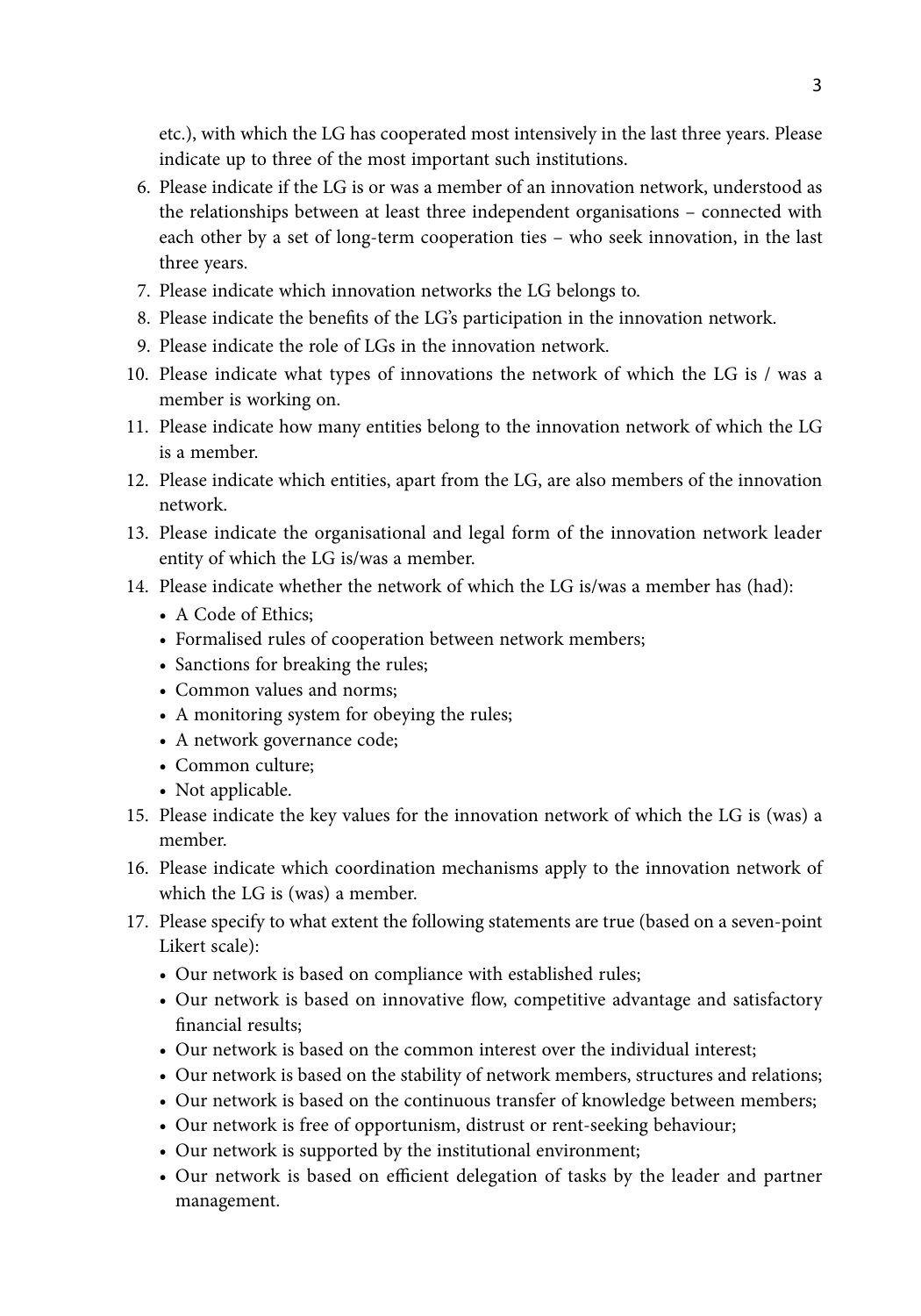- 18. Please rate the activity of the innovation network of which the LG is/was a member in each area.
- 19. Please list the scientific and research institutions, which your network has cooperated with in the last three years.

**Supplement 4.** List of dependent and independent variables used in the empirical analysis Table 4.1. List of dependent variables used in the empirical analysis (source: authors' own compilation)

| No.            | Variable | Explanation of the variable                                                                                                                                                                                                                                                                                                                                                                                                                                                                                                                                       |
|----------------|----------|-------------------------------------------------------------------------------------------------------------------------------------------------------------------------------------------------------------------------------------------------------------------------------------------------------------------------------------------------------------------------------------------------------------------------------------------------------------------------------------------------------------------------------------------------------------------|
| 1              | meminne  | Innovative behaviour of local governments manifested by participation in<br>innovation networks of all kinds. The variable takes a value of 0 if LGs do<br>not participate in innovation networks and 1 otherwise i.e. LGs participate in<br>innovation networks.                                                                                                                                                                                                                                                                                                 |
| 2              | interpl  | Interplay between formal and informal institutions manifested by innovation<br>network characteristics based on formal rules, sanctions for breaking the rules,<br>a monitoring system for obeying the rules, codes of ethics, common values and<br>norms, and a common culture and governance codes. The variable (interpl)<br>takes a value of 0 if innovation networks are based only on informal institutions<br>or only on formal institutions and 1. Otherwise i.e. innovation networks are<br>based on interplay between formal and informal institutions. |
| 3              | complia  | Institutional pathologies of innovation networks manifested by network<br>characteristics such as lack of compliance with established rules. The variable<br>takes a value of 0 if members' lack of compliance with established rules and<br>1 do not affect innovation networks otherwise, <i>i.e.</i> innovation networks are<br>affected by a lack of compliance with established rules.                                                                                                                                                                       |
| $\overline{4}$ | indimem  | Institutional pathologies of innovation networks manifested by network<br>characteristics such as individual members' interests taking precedence over<br>their common interests. The variable takes a value of 0 if individual members'<br>interests taking precedence over their common interests and 1 do not<br>affect innovation networks; otherwise, individual members' interests taking<br>precedence over their common interests affect i.e. innovation networks.                                                                                        |
| 5              | stabili  | Institutional pathologies of innovation networks manifested by network<br>characteristics such as a lack of stability of members, structure or relations. The<br>variable takes a value of 0 if a lack of stability of members, structure or relations<br>and 1 do not affect innovation networks; otherwise, i.e. innovation networks are<br>affected by a lack of stability of members, structure or relations.                                                                                                                                                 |
| 6              | oppodis  | Institutional pathologies of innovation networks manifested by network<br>characteristics such as opportunism, distrust, or rent-seeking behaviour<br>between members. The variable takes a value of 0 if members' opportunism,<br>distrust, or rent-seeking behaviour and 1 do not affect innovation networks;<br>otherwise, i.e. innovation networks are affected by members' opportunism,<br>distrust, or rent-seeking behaviour.                                                                                                                              |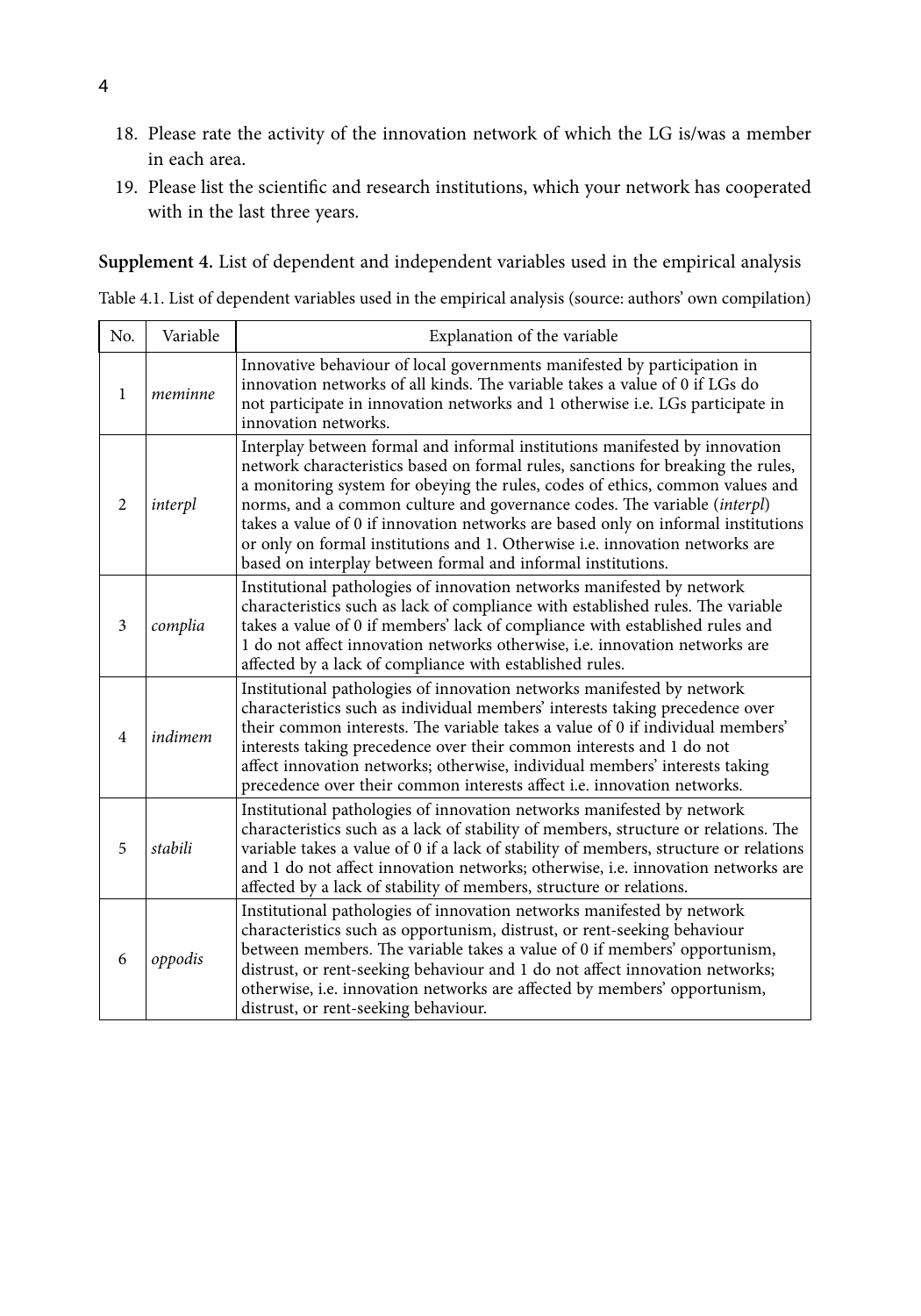| No. | Variable | Explanation of the variable                                                                                                                                                                                                                                                                                                                           |
|-----|----------|-------------------------------------------------------------------------------------------------------------------------------------------------------------------------------------------------------------------------------------------------------------------------------------------------------------------------------------------------------|
| 1   | coopsli  | Cooperation with special local institutions such as technology transfer centres,<br>business environment institutions, science and technology parks, technology<br>incubators, academic business incubators, regional and local loan funds,<br>seed capital funds, advisory and training centres, business angel networks or<br>chambers of commerce. |
| 2   | typesin  | Types of innovation networks such as inter-municipal (intercity) innovation<br>networks, municipal (city) forums, clusters, strategic alliances, public-private<br>innovation networks, innovation networks, innovative partnerships, purchasing<br>groups.                                                                                           |
| 3   | formaru  | Formal rules of cooperation between network members.                                                                                                                                                                                                                                                                                                  |
| 4   | sanncio  | Sanctions for breaking the rules.                                                                                                                                                                                                                                                                                                                     |
| 5   | comvano  | Common values and norms such as creativity, cooperation, reciprocity, trust or<br>positive attitude to risk.                                                                                                                                                                                                                                          |
| 6   | monisys  | Monitoring system for obeying the rules.                                                                                                                                                                                                                                                                                                              |
| 7   | governor | Innovation network governance codes.                                                                                                                                                                                                                                                                                                                  |
| 8   | codethi  | Codes of ethics defining good practice for network members.                                                                                                                                                                                                                                                                                           |
| 9   | comcult  | Common culture such as common innovative, creativity and/or entrepreneurial<br>culture.                                                                                                                                                                                                                                                               |

Table 4.2. List of independent variables used in the empirical analysis (source: authors' compilation)

#### **Supplement 5.** Regression analysis

Table A5.1. Regression analysis for H1 (source: authors' own compilation)

| Model Summary |                    |        |          |                    |                    |             |                          |     |                  |         |  |
|---------------|--------------------|--------|----------|--------------------|--------------------|-------------|--------------------------|-----|------------------|---------|--|
|               | R                  | Square | Adjusted | Std. Error         |                    |             | <b>Change Statistics</b> |     |                  | Durbin- |  |
| Model         |                    |        | R Square | of the<br>Estimate | R Square<br>Change | F<br>Change | df1                      | df2 | Sig. F<br>Change | Watson  |  |
|               | 0.470 <sup>a</sup> | 0.221  | 0.216    | 0.39236            | 0.221              | 51.529      |                          | 182 | 0.000            | 2.050   |  |

Note: <sup>a</sup>Predictors: (Constant), coopsli; <sup>b</sup>Dependent Variable: meminne.

|                                                      | ANOVA    |        |     |       |        |                    |  |  |  |  |  |  |
|------------------------------------------------------|----------|--------|-----|-------|--------|--------------------|--|--|--|--|--|--|
| Model<br>df<br>Sum of Squares<br>Sig.<br>Mean Square |          |        |     |       |        |                    |  |  |  |  |  |  |
| Regression                                           |          | 7.933  |     | 7.933 | 51.529 | 0.000 <sup>b</sup> |  |  |  |  |  |  |
|                                                      | Residual | 28.018 | 182 | 0.154 |        |                    |  |  |  |  |  |  |
|                                                      | Total    | 35.951 | 183 |       |        |                    |  |  |  |  |  |  |

Note: <sup>a</sup>Dependent Variable: meminne; <sup>b</sup>Predictors: (Constant), coopsli.

| Coefficients         |                                       |               |                                     |       |       |       |                                       |       |              |       |                                   |       |
|----------------------|---------------------------------------|---------------|-------------------------------------|-------|-------|-------|---------------------------------------|-------|--------------|-------|-----------------------------------|-------|
| Model                | Unstandard-<br>ized Coeffi-<br>cients |               | Standard-<br>ized Coef-<br>ficients |       | Sig.  |       | 95.0%<br>Confidence<br>Interval for B |       | Correlations |       | Collinearity<br><b>Statistics</b> |       |
|                      | B                                     | Std.<br>Error | Beta                                |       |       | Lower | Upper<br>Bound   Bound   order        | Zero- | Partial Part |       | Toler-<br>ance                    | VIF   |
| $1$ (Constant) 0.159 |                                       | 0.033         |                                     | 4.868 | 0.000 | 0.094 | 0.223                                 |       |              |       |                                   |       |
| coopsli              | 0.508                                 | 0.071         | 0.470                               | 7.178 | 0.000 | 0.368 | 0.648                                 | 0.470 | 0.470        | 0.470 | 1.000                             | 1.000 |

*Note*: <sup>a</sup> Dependent Variable: meminne.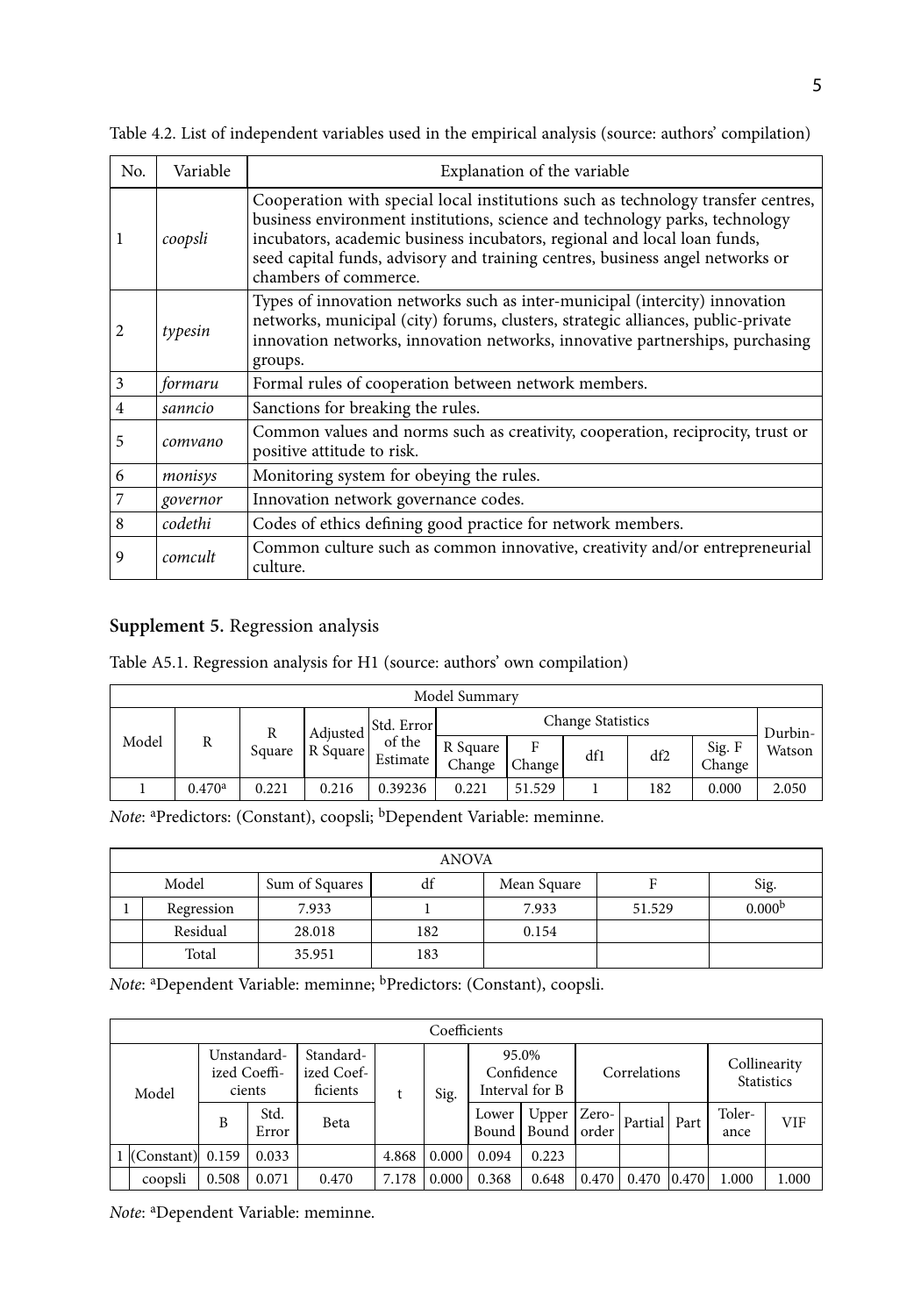|       | Model Summary      |        |          |                                        |                    |             |     |     |                  |         |  |  |
|-------|--------------------|--------|----------|----------------------------------------|--------------------|-------------|-----|-----|------------------|---------|--|--|
|       | R                  |        | Adjusted | <b>Change Statistics</b><br>Std. Error |                    |             |     |     |                  | Durbin- |  |  |
| Model |                    | Square | R Square | of the<br>Estimate                     | R Square<br>Change | F<br>Change | df1 | df2 | Sig. F<br>Change | Watson  |  |  |
|       | 0.083 <sup>a</sup> | 0.007  | $-0.014$ | 0.37610                                | 0.007              | 0.322       |     | 47  | 0.573            | 2.084   |  |  |

Table A5.2. Regression analysis for H2 (source: authors' own compilation)

Note: <sup>a</sup>Predictors: (Constant), typesin; <sup>b</sup>Dependent Variable: interpl.

| ANOVA      |                |    |             |       |                    |  |  |  |  |  |  |
|------------|----------------|----|-------------|-------|--------------------|--|--|--|--|--|--|
| Model      | Sum of Squares | df | Mean Square |       | Sig.               |  |  |  |  |  |  |
| Regression | 0.046          |    | 0.046       | 0.322 | 0.573 <sup>b</sup> |  |  |  |  |  |  |
| Residual   | 6.648          | 47 | 0.141       |       |                    |  |  |  |  |  |  |
| Total      | 6.694          | 48 |             |       |                    |  |  |  |  |  |  |

Note: <sup>a</sup>Dependent Variable: interpl.; <sup>b</sup>Predictors: (Constant), typesin.

|  | Coefficients         |                                       |               |                                     |       |       |                                       |                                |              |         |       |                                   |       |
|--|----------------------|---------------------------------------|---------------|-------------------------------------|-------|-------|---------------------------------------|--------------------------------|--------------|---------|-------|-----------------------------------|-------|
|  | Model                | Unstandard-<br>ized Coeffi-<br>cients |               | Standard-<br>ized Coef-<br>ficients |       | Sig.  | 95.0%<br>Confidence<br>Interval for B |                                | Correlations |         |       | Collinearity<br><b>Statistics</b> |       |
|  |                      | B                                     | Std.<br>Error | Beta                                |       |       | Lower                                 | Upper<br>Bound   Bound   order | Zero-        | Partial | Part  | Toler-<br>ance                    | VIF   |
|  | $1$ (Constant) 0.138 |                                       | 0.070         |                                     | 1.975 | 0.054 | $-0.003$                              | 0.278                          |              |         |       |                                   |       |
|  | typesin              | 0.062                                 | 0.109         | 0.083                               | 0.568 | 0.573 | $-0.158$                              | 0.282                          | 0.083        | 0.083   | 0.083 | 1.000                             | 1.000 |

*Note*: <sup>a</sup> Dependent Variable: interpl.

Table A5.3. Regression analysis for H3 (source: authors' own compilation)

| Model Summary |                    |        |          |                                        |                    |             |     |     |                  |        |  |
|---------------|--------------------|--------|----------|----------------------------------------|--------------------|-------------|-----|-----|------------------|--------|--|
|               | R                  | Square | Adiusted | <b>Change Statistics</b><br>Std. Error |                    |             |     |     | Durbin-          |        |  |
| Model         |                    |        | R Square | of the<br><b>Estimate</b>              | R Square<br>Change | F<br>Change | df1 | df2 | Sig. F<br>Change | Watson |  |
|               | 0.519 <sup>a</sup> | 0.270  | 0.254    | 2.12427                                | 0.270              | 17.356      |     | 47  | 0.000            | 2.148  |  |

Note: <sup>a</sup>Predictors: (Constant), formaru; <sup>b</sup>Dependent Variable: indimem.

|            | ANOVA                                          |         |    |        |        |                    |  |  |  |  |  |  |
|------------|------------------------------------------------|---------|----|--------|--------|--------------------|--|--|--|--|--|--|
|            | Model<br>Sum of Squares<br>Sig.<br>Mean Square |         |    |        |        |                    |  |  |  |  |  |  |
| Regression |                                                | 78.319  |    | 78.319 | 17.356 | 0.000 <sup>b</sup> |  |  |  |  |  |  |
|            | Residual                                       | 212.089 | 47 | 4.513  |        |                    |  |  |  |  |  |  |
|            | Total                                          | 290.408 | 48 |        |        |                    |  |  |  |  |  |  |

*Note*: <sup>a</sup> Dependent Variable: indimem; bPredictors: (Constant), formaru.

| Coefficients             |                                       |               |                                     |       |       |       |                                       |       |                                                                                                          |                 |                |                                   |  |
|--------------------------|---------------------------------------|---------------|-------------------------------------|-------|-------|-------|---------------------------------------|-------|----------------------------------------------------------------------------------------------------------|-----------------|----------------|-----------------------------------|--|
| Model                    | Unstandard-<br>ized Coeffi-<br>cients |               | Standard-<br>ized Coef-<br>ficients | t     | Sig.  |       | 95.0%<br>Confidence<br>Interval for B |       | Correlations                                                                                             |                 |                | Collinearity<br><b>Statistics</b> |  |
|                          | B                                     | Std.<br>Error | Beta                                |       |       | Lower | Upper<br>Bound   Bound   order        |       | $\lceil \frac{\text{Zero-}}{\text{Partial}} \rceil$ Part $\lceil \frac{\text{Part}}{\text{Part}} \rceil$ |                 | Toler-<br>ance | VIF                               |  |
| $ $ (Constant) $ $ 0.159 |                                       | 0.033         |                                     | 4.868 | 0.000 | 0.094 | 0.223                                 |       |                                                                                                          |                 |                |                                   |  |
| formaru                  | 0.508                                 | 0.071         | 0.470                               | 7.178 | 0.000 | 0.368 | 0.648                                 | 0.470 | 0.470                                                                                                    | $ 0.470\rangle$ | 1.000          | 1.000                             |  |

*Note*: <sup>a</sup> Dependent Variable: indimem.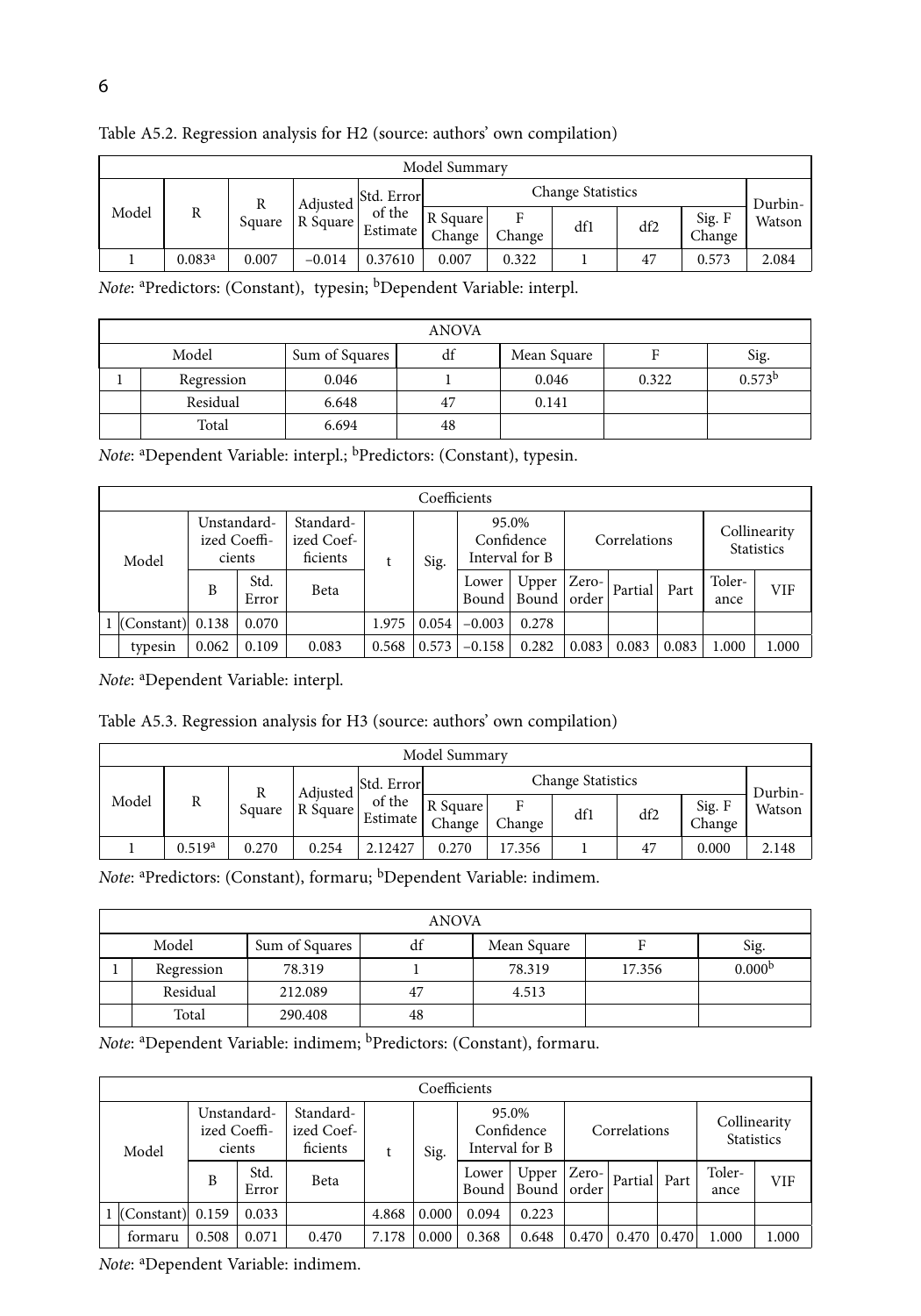| Model Summary |                      |             |                                                    |                    |                    |             |     |     |                  |        |  |
|---------------|----------------------|-------------|----------------------------------------------------|--------------------|--------------------|-------------|-----|-----|------------------|--------|--|
|               | R                    | R<br>Square | <b>Change Statistics</b><br>Std. Error<br>Adiusted |                    |                    |             |     |     | Durbin-          |        |  |
| Model         |                      |             | R Square                                           | of the<br>Estimate | R Square<br>Change | F<br>Change | df1 | df2 | Sig. F<br>Change | Watson |  |
|               | $0.564$ <sup>a</sup> | 0.318       | 0.202                                              | 2.19725            | 0.318              | 2.736       |     | 41  | 0.020            | 2.206  |  |

*Note*: <sup>a</sup> Predictors: (Constant), formaru, sanncio, company, monisys, goverco, codethi, comcult; bDependent Variable: indimem.

|            |                |    | ANOVA       |       |                    |
|------------|----------------|----|-------------|-------|--------------------|
| Model      | Sum of Squares | df | Mean Square |       | Sig.               |
| Regression | 92.463         |    | 13.209      | 2.736 | 0.020 <sup>b</sup> |
| Residual   | 197.945        | 41 | 4.828       |       |                    |
| Total      | 290.408        | 48 |             |       |                    |

*Note*: <sup>a</sup> Dependent Variable: indimem; bPredictors: (Constant), formaru, sanncio, company, monisys, goverco, codethi, comcult.

|              |          |                                       |                                      |                |       | Coefficients   |                                           |       |              |          |                                   |            |
|--------------|----------|---------------------------------------|--------------------------------------|----------------|-------|----------------|-------------------------------------------|-------|--------------|----------|-----------------------------------|------------|
| Model        |          | Unstandard-<br>ized Coeffi-<br>cients | Standard-<br>lized Coef-<br>ficients | t              | Sig.  |                | 95.0% Confidence<br>Interval for B        |       | Correlations |          | Collinearity<br><b>Statistics</b> |            |
|              | B        | Std.<br>Error                         | Beta                                 |                |       | Lower<br>Bound | Zero-<br>Upper<br>Bound<br>order<br>2.954 |       | Partial      | Part     | Toler-<br>ance                    | <b>VIF</b> |
| 1 (Constant) | 2.104    | 0.421                                 |                                      | 4.999          | 0.000 | 1.254          |                                           |       |              |          |                                   |            |
| formaru      | 2.510    | 0.708                                 | 0.502                                | 3.547          | 0.001 | 1.081          | 3.939                                     | 0.519 | 0.485        | 0.457    | 0.829                             | 1.207      |
| sanncio      | $-0.764$ | 1.777                                 | $-0.086$                             | $-0.430 0.670$ |       | $-4.353$       | 2.825                                     | 0.177 | $-0.067$     | $-0.055$ | 0.416                             | 2.403      |
| comvano      | 0.148    | 0.989                                 | 0.025                                | 0.150          | 0.882 | $-1.850$       | 2.146                                     | 0.274 | 0.023        | 0.019    | 0.578                             | 1.729      |
| monisys      | 0.709    | 2.035                                 | 0.058                                | $0.348$ 0.730  |       | $-3.402$       | 4.819                                     | 0.186 | 0.054        | 0.045    | 0.607                             | 1.646      |
| governor     | $-0.765$ | 2.447                                 | $-0.044$                             | $-0.313$ 0.756 |       | $-5.706$       | 4.176                                     | 0.100 | $-0.049$     | $-0.040$ | 0.823                             | 1.215      |
| comcult      | 1.003    | 1.083                                 | 0.159                                | 0.926          | 0.360 | $-1.185$       | 3.190                                     | 0.265 | 0.143        | 0.119    | 0.560                             | 1.785      |
| codethi      | 1.475    | 2.465                                 | 0.120                                | $0.598$ 0.553  |       | $-3.503$       | 6.453                                     | 0.144 | 0.093        | 0.077    | 0.414                             | 2.414      |

*Note*: <sup>a</sup> Dependent Variable: indimem.

|       |                    |        |          |                    | Model Summary      |        |                          |     |                  |         |
|-------|--------------------|--------|----------|--------------------|--------------------|--------|--------------------------|-----|------------------|---------|
|       |                    | R      | Adiusted | Std. Error         |                    |        | <b>Change Statistics</b> |     |                  | Durbin- |
| Model | R                  | Square | R Square | of the<br>Estimate | R Square<br>Change | Change | df1                      | df2 | Sig. F<br>Change | Watson  |
|       | 0.517 <sup>a</sup> | 0.268  | 0.252    | 2.44946            | 0.268              | 17.165 |                          | 47  | 0.000            | 2.204   |

*Note*: <sup>a</sup> Predictors: (Constant), formaru; bDependent Variable: complia.

|            |                |    | ANOVA       |        |                    |
|------------|----------------|----|-------------|--------|--------------------|
| Model      | Sum of Squares | df | Mean Square |        | Sig.               |
| Regression | 102.987        |    | 102.987     | 17.165 | 0.000 <sup>b</sup> |
| Residual   | 281.993        | 47 | 6.000       |        |                    |
| Total      | 384.980        | 48 |             |        |                    |

Note: <sup>a</sup>Dependent Variable: complia; <sup>b</sup>Predictors: (Constant), formaru.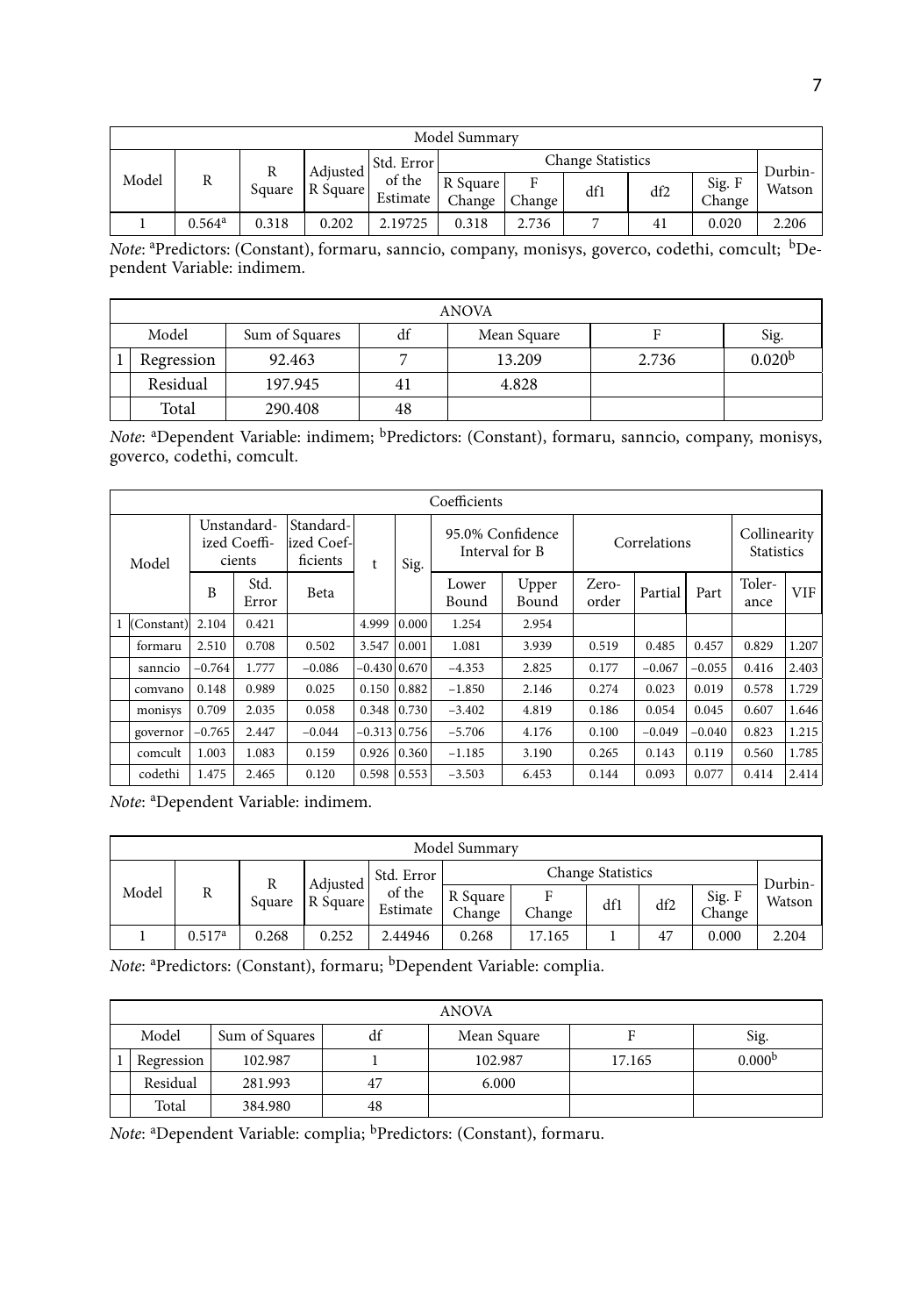|            |       |                                       |                                     |       | Coefficients |                                    |                |                |               |       |                                   |       |
|------------|-------|---------------------------------------|-------------------------------------|-------|--------------|------------------------------------|----------------|----------------|---------------|-------|-----------------------------------|-------|
| Model      |       | Unstandard-<br>ized Coeffi-<br>cients | Standard-<br>ized Coef-<br>ficients | t     | Sig.         | 95.0% Confidence<br>Interval for B |                |                | Correlations  |       | Collinearity<br><b>Statistics</b> |       |
|            | B     | Std.<br>Error                         | Beta                                |       |              | Lower<br>Bound                     | Upper<br>Bound | Zero-<br>order | Partiall Part |       | Toler-<br>ance                    | VIF.  |
| (Constant) | 2.867 | 0.447                                 |                                     | 6.410 | 0.000        | 1.967                              | 3.766          |                |               |       |                                   |       |
| formaru    | 2.975 | 0.718                                 | 0.517                               | 4.143 | 0.000        | 1.531                              | 4.420          | 0.517          | 0.517         | 0.517 | 1.000                             | 1.000 |

*Note*: <sup>a</sup> Dependent Variable: complia.

|       |                    |        |          |                    | Model Summary      |             |                          |     |                  |         |
|-------|--------------------|--------|----------|--------------------|--------------------|-------------|--------------------------|-----|------------------|---------|
|       |                    |        | Adjusted | Std. Error         |                    |             | <b>Change Statistics</b> |     |                  | Durbin- |
| Model | R                  | Square | R Square | of the<br>Estimate | R Square<br>Change | F<br>Change | df1                      | df2 | Sig. F<br>Change | Watson  |
|       | 0.598 <sup>a</sup> | 0.358  | 0.266    | 2.42574            | 0.358              | 3.904       |                          | 42  | 0.003            | 2.141   |

*Note*: <sup>a</sup> Predictors: (Constant), formaru, sanncio, company, monisys, goverco, codethi, comcult; bDependent Variable: complia.

|                                                      |         | ANOVA |        |       |                    |  |  |  |  |  |  |
|------------------------------------------------------|---------|-------|--------|-------|--------------------|--|--|--|--|--|--|
| Model<br>df<br>Sum of Squares<br>Sig.<br>Mean Square |         |       |        |       |                    |  |  |  |  |  |  |
| Regression                                           | 145.637 |       | 20.805 | 3.564 | 0.004 <sup>b</sup> |  |  |  |  |  |  |
| Residual                                             | 239.343 | 41    | 5.838  |       |                    |  |  |  |  |  |  |
| Total                                                | 384.980 | 48    |        |       |                    |  |  |  |  |  |  |

*Note*: <sup>a</sup>Dependent Variable: complia; <sup>b</sup>Predictors: (Constant), formaru, sanncio, company, monisys, goverco, codethi, comcult.

|              |            |                                       |               |                                     |          |       | Coefficients                       |                |                |              |          |                                   |            |
|--------------|------------|---------------------------------------|---------------|-------------------------------------|----------|-------|------------------------------------|----------------|----------------|--------------|----------|-----------------------------------|------------|
|              | Model      | Unstandard-<br>ized Coeffi-<br>cients |               | Standard-<br>ized Coef-<br>ficients | t        | Sig.  | 95.0% Confidence<br>Interval for B |                |                | Correlations |          | Collinearity<br><b>Statistics</b> |            |
|              |            | B                                     | Std.<br>Error | Beta                                |          |       | Lower<br>Bound                     | Upper<br>Bound | Zero-<br>order | Partial      | Part     | Toler-<br>ance                    | <b>VIF</b> |
| $\mathbf{1}$ | (Constant) | 2.500                                 | 0.463         |                                     | 5.402    | 0.000 | 1.565                              | 3.435          |                |              |          |                                   |            |
|              | formaru    | 2.709                                 | 0.778         | 0.471                               | 3.482    | 0.001 | 1.138                              | 4.281          | 0.517          | 0.478        | 0.429    | 0.829                             | 1.207      |
|              | sanncio    | $-1.265$                              | 1.954         | $-0.124$                            | $-0.648$ | 0.521 | $-5.212$                           | 2.681          | 0.237          | $-0.101$     | $-0.080$ | 0.416                             | 2.403      |
|              | comvano    | 0.692                                 | 1.088         | 0.103                               | 0.636    | 0.528 | $-1.505$                           | 2.889          | 0.363          | 0.099        | 0.078    | 0.578                             | 1.729      |
|              | monisys    | 0.138                                 | 2.238         | 0.010                               | 0.062    | 0.951 | $-4.382$                           | 4.658          | 0.219          | 0.010        | 0.008    | 0.607                             | 1.646      |
|              | governor   | $-1.629$                              | 2.690         | $-0.082$                            | $-0.606$ | 0.548 | $-7.063$                           | 3.804          | 0.102          | $-0.094$     | $-0.075$ | 0.823                             | 1.215      |
|              | comcult    | 1.728                                 | 1.191         | 0.239                               | 1.451    | 0.154 | $-0.677$                           | 4.133          | 0.354          | 0.221        | 0.179    | 0.560                             | 1.785      |
|              | codethi    | 3.132                                 | 2.710         | 0.221                               | 1.155    | 0.255 | $-2.342$                           | 8.605          | 0.219          | 0.178        | 0.142    | 0.414                             | 2.414      |

*Note*: <sup>a</sup> Dependent Variable: complia.

|       |                    |             |                      |                                    | Model Summary         |             |                          |     |                  |                   |
|-------|--------------------|-------------|----------------------|------------------------------------|-----------------------|-------------|--------------------------|-----|------------------|-------------------|
|       |                    |             |                      | Std.                               |                       |             | <b>Change Statistics</b> |     |                  |                   |
| Model | R                  | R<br>Square | Adjusted<br>R Square | Error<br>of the<br><b>Estimate</b> | R<br>Square<br>Change | F<br>Change | df1                      | df2 | Sig. F<br>Change | Durbin-<br>Watson |
|       | 0.617 <sup>a</sup> | 0.381       | 0.368                | 2.06999                            | 0.381                 | 28.939      |                          | 47  | 0.000            | 2.145             |

Note: <sup>a</sup>Predictors: (Constant), formaru; <sup>b</sup>Dependent Variable: stabili.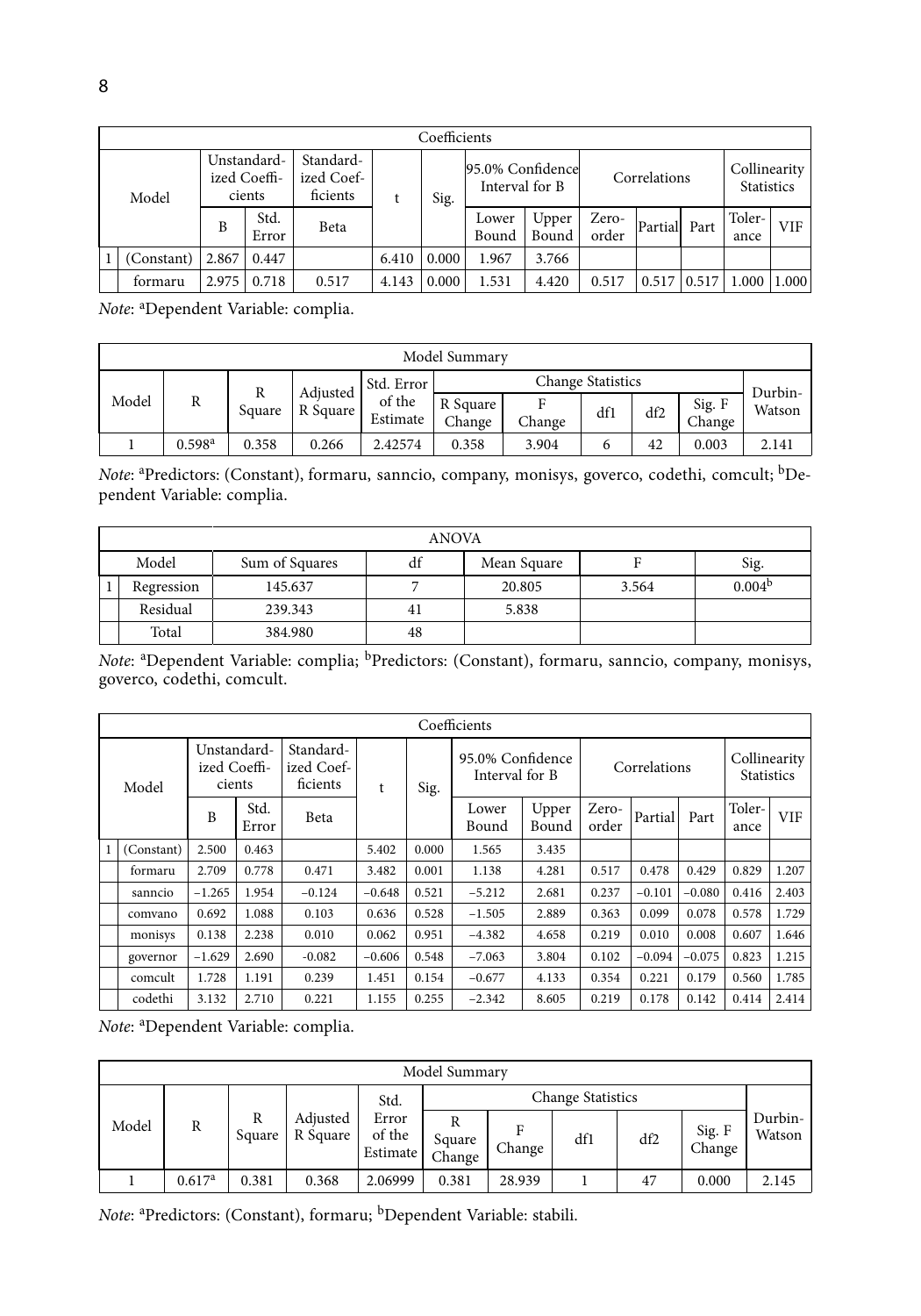|                                                      |         | ANOVA |         |        |                    |  |  |  |  |  |  |  |
|------------------------------------------------------|---------|-------|---------|--------|--------------------|--|--|--|--|--|--|--|
| Model<br>Sum of Squares<br>df<br>Mean Square<br>Sig. |         |       |         |        |                    |  |  |  |  |  |  |  |
| Regression                                           | 124.000 |       | 124.000 | 28.939 | 0.000 <sup>b</sup> |  |  |  |  |  |  |  |
| Residual                                             | 201.388 | 47    | 4.285   |        |                    |  |  |  |  |  |  |  |
| Total<br>325.388<br>48                               |         |       |         |        |                    |  |  |  |  |  |  |  |

*Note*: <sup>a</sup> Dependent Variable: stabili; bPredictors: (Constant), formaru.

|            |       |                                       |                                     |       | Coefficients |                                    |                |                |                |       |                                   |       |
|------------|-------|---------------------------------------|-------------------------------------|-------|--------------|------------------------------------|----------------|----------------|----------------|-------|-----------------------------------|-------|
| Model      |       | Unstandard-<br>ized Coeffi-<br>cients | Standard-<br>ized Coef-<br>ficients |       | Sig.         | 95.0% Confidence<br>Interval for B |                |                | Correlations   |       | Collinearity<br><b>Statistics</b> |       |
|            | B     | Std.<br>Error                         | Beta                                |       |              | Lower<br>Bound                     | Upper<br>Bound | Zero-<br>order | Partial   Part |       | Toler-<br>ance                    | VIF   |
| (Constant) | 2.367 | 0.378                                 |                                     | 6.262 | 0.000        | 1.606                              | 3.127          |                |                |       |                                   |       |
| formaru    | 3.265 | 0.607                                 | 0.617                               | 5.380 | 0.000        | 2.044                              | 4.486          | 0.617          | 0.617          | 0.617 | 1.000                             | 1.000 |

*Note*: <sup>a</sup> Dependent Variable: stabili.

|       |                    |        |          |                    | Model Summary      |             |                          |     |                  |         |
|-------|--------------------|--------|----------|--------------------|--------------------|-------------|--------------------------|-----|------------------|---------|
|       |                    | R      | Adiusted | Std. Error         |                    |             | <b>Change Statistics</b> |     |                  | Durbin- |
| Model | R                  | Square | R Square | of the<br>Estimate | R Square<br>Change | F<br>Change | df1                      | df2 | Sig. F<br>Change | Watson  |
|       | 0.690 <sup>a</sup> | 0.476  | 0.387    | 2.03875            | 0.476              | 5.326       | ∍                        | 41  | 0.000            | 2.302   |

*Note*: <sup>a</sup> Predictors: (Constant), formaru, sanncio, company, monisys, goverco, codethi, comcult; bDependent Variable: stabili.

|       | <b>ANOVA</b> |                |    |             |       |                    |  |  |  |  |  |  |
|-------|--------------|----------------|----|-------------|-------|--------------------|--|--|--|--|--|--|
| Model |              | Sum of Squares | df | Mean Square |       | Sig.               |  |  |  |  |  |  |
|       | Regression   | 154.971        |    | 22.139      | 5.326 | 0.000 <sup>b</sup> |  |  |  |  |  |  |
|       | Residual     | 170.417        | 41 | 4.157       |       |                    |  |  |  |  |  |  |
|       | Total        | 325.388        | 48 |             |       |                    |  |  |  |  |  |  |

*Note*: <sup>a</sup> Dependent Variable: stabili; bPredictors: (Constant), formaru, sanncio, company, monisys, goverco, codethi, comcult.

|              |            |                                       |               |                                     |          |       | Coefficients                       |                |                |          |          |                                   |            |
|--------------|------------|---------------------------------------|---------------|-------------------------------------|----------|-------|------------------------------------|----------------|----------------|----------|----------|-----------------------------------|------------|
|              | Model      | Unstandard-<br>ized Coeffi-<br>cients |               | Standard-<br>ized Coef-<br>ficients | t        | Sig.  | 95.0% Confidence<br>Interval for B |                | Correlations   |          |          | Collinearity<br><b>Statistics</b> |            |
|              |            | B                                     | Std.<br>Error | Beta                                |          |       | Lower<br>Bound                     | Upper<br>Bound | Zero-<br>order | Partial  | Part     | Toler-<br>ance                    | <b>VIF</b> |
| $\mathbf{1}$ | (Constant) | 2.074                                 | 0.391         |                                     | 5.311    | 0.000 | 1.285                              | 2.863          |                |          |          |                                   |            |
|              | formaru    | 2.981                                 | 0.657         | 0.564                               | 4.540    | 0.000 | 1.655                              | 4.307          | 0.617          | 0.578    | 0.513    | 0.829                             | 1.207      |
|              | sanncio    | 0.324                                 | 1.649         | 0.034                               | 0.196    | 0.845 | $-3.007$                           | 3.654          | 0.245          | 0.031    | 0.022    | 0.416                             | 2.403      |
|              | comvano    | 0.146                                 | 0.918         | 0.024                               | 0.159    | 0.875 | $-1.708$                           | 1.999          | 0.380          | 0.025    | 0.018    | 0.578                             | 1.729      |
|              | monisys    | 0.291                                 | 1.889         | 0.022                               | 0.154    | 0.878 | $-3.523$                           | 4.105          | 0.190          | 0.024    | 0.017    | 0.607                             | 1.646      |
|              | governor   | $-1.152$                              | 2.270         | $-0.063$                            | $-0.507$ | 0.615 | $-5.736$                           | 3.433          | 0.133          | $-0.079$ | $-0.057$ | 0.823                             | 1.215      |
|              | codethi    | $-0.082$                              | 2.287         | $-0.006$                            | $-0.036$ | 0.972 | $-4.701$                           | 4.537          | 0.109          | $-0.006$ | $-0.004$ | 0.414                             | 2.414      |
|              | comcult    | 1.951                                 | 1.005         | 0.293                               | 1.941    | 0.059 | $-0.079$                           | 3.980          | 0.395          | 0.290    | 0.219    | 0.560                             | 1.785      |

*Note*: <sup>a</sup> Dependent Variable: stabili.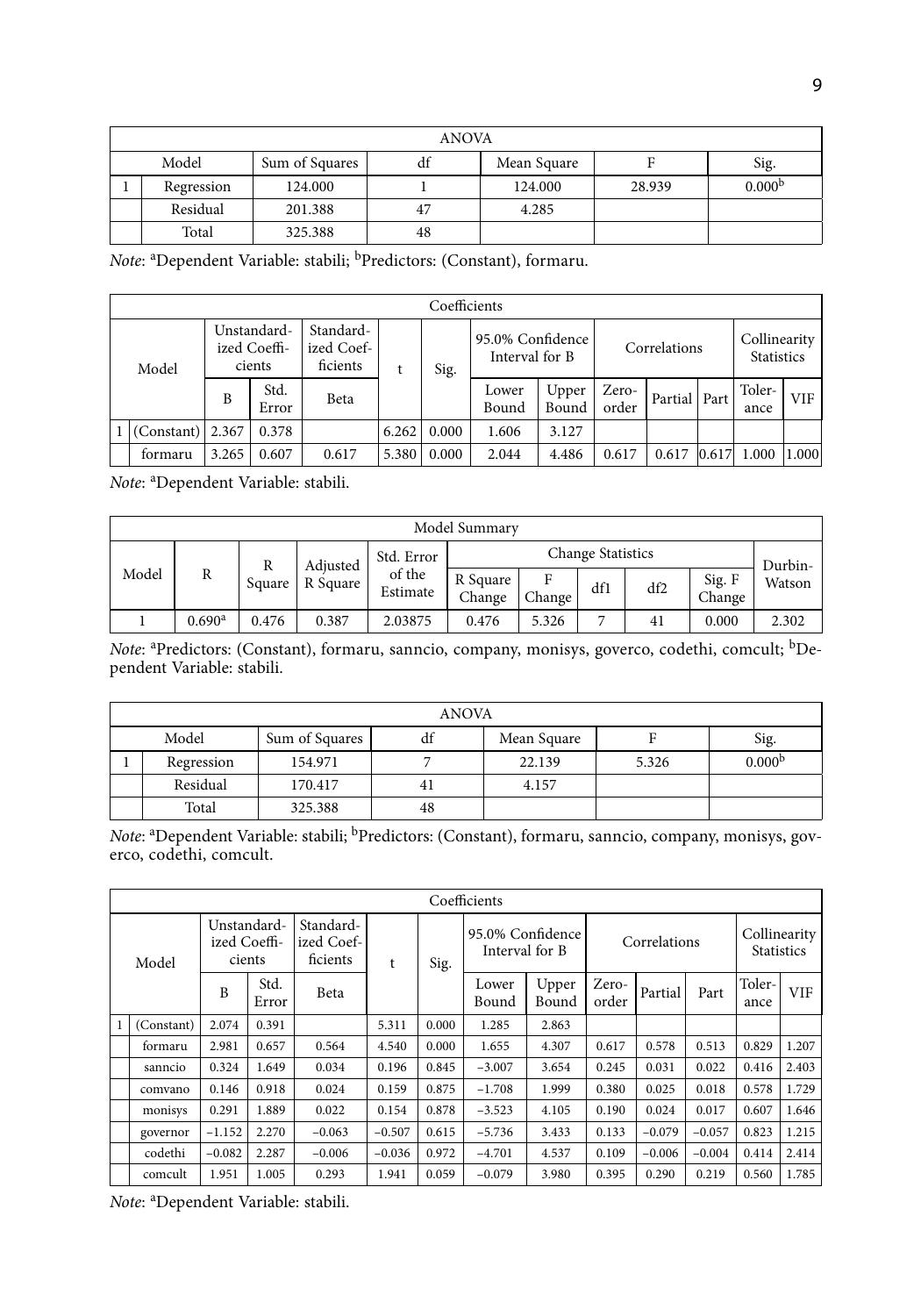|       | Model Summary      |       |                               |                                  |                    |        |     |     |                  |               |  |  |
|-------|--------------------|-------|-------------------------------|----------------------------------|--------------------|--------|-----|-----|------------------|---------------|--|--|
| Model |                    |       | Adjusted<br>Square   R Square | Std. Error<br>of the<br>Estimate |                    |        |     |     |                  |               |  |  |
|       | R                  | R     |                               |                                  | R Square<br>Change | Change | df1 | df2 | Sig. F<br>Change | Durbin-Watson |  |  |
|       | 0.551 <sup>a</sup> | 0.303 | 0.288                         | 2.12979                          | 0.303              | 20.460 |     | 47  | 0.000            | 1.797         |  |  |

*Note*: <sup>a</sup>Predictors: (Constant), formaru; <sup>b</sup>Dependent Variable: oppodis.

|       | ANOVA      |                |    |             |        |                    |  |  |  |  |  |  |
|-------|------------|----------------|----|-------------|--------|--------------------|--|--|--|--|--|--|
| Model |            | Sum of Squares | df | Mean Square |        | Sig.               |  |  |  |  |  |  |
|       | Regression | 92.807         |    | 92.807      | 20.460 | 0.000 <sup>b</sup> |  |  |  |  |  |  |
|       | Residual   | 213.193        | 47 | 4.536       |        |                    |  |  |  |  |  |  |
|       | Total      | 306.000        | 48 |             |        |                    |  |  |  |  |  |  |

*Note*: <sup>a</sup> Dependent Variable: oppodis; bPredictors: (Constant), formaru.

|  | Coefficients |                                       |               |                                     |       |       |                                       |                |                |         |       |                                   |       |
|--|--------------|---------------------------------------|---------------|-------------------------------------|-------|-------|---------------------------------------|----------------|----------------|---------|-------|-----------------------------------|-------|
|  | Model        | Unstandard-<br>ized Coeffi-<br>cients |               | Standard-<br>ized Coef-<br>ficients |       | Sig.  | 95.0%<br>Confidence<br>Interval for B |                | Correlations   |         |       | Collinearity<br><b>Statistics</b> |       |
|  |              | B                                     | Std.<br>Error | Beta                                |       |       | Lower<br>Bound                        | Upper<br>Bound | Zero-<br>order | Partial | Part  | Toler-<br>ance                    | VIF.  |
|  | (Constant)   | 2.333                                 | 0.389         |                                     | 6.001 | 0.000 | 1.551                                 | 3.116          |                |         |       |                                   |       |
|  | formaru      | 2.825                                 | 0.624         | 0.551                               | 4.523 | 0.000 | 1.568                                 | 4.081          | 0.551          | 0.551   | 0.551 | 1.000                             | 1.000 |

*Note*: <sup>a</sup> Dependent Variable: oppodis.

| Model Summary |                    |             |                      |                             |                    |             |     |     |                  |                   |  |  |
|---------------|--------------------|-------------|----------------------|-----------------------------|--------------------|-------------|-----|-----|------------------|-------------------|--|--|
| Model         | R                  | R<br>Square | Adjusted<br>R Square | Std.                        |                    |             |     |     |                  |                   |  |  |
|               |                    |             |                      | Error<br>of the<br>Estimate | R Square<br>Change | Е<br>Change | df1 | df2 | Sig. F<br>Change | Durbin-<br>Watson |  |  |
|               | 0.621 <sup>a</sup> | 0.385       | 0.280                | 2.14209                     | 0.385              | 3.670       |     | 41  | 0.004            | 1.846             |  |  |

*Note*: <sup>a</sup> Predictors: (Constant), formaru, sanncio, company, monisys, goverco, codethi, comcult; bDependent Variable: oppodis.

|       | <b>ANOVA</b> |                      |    |             |       |                    |  |  |  |  |  |
|-------|--------------|----------------------|----|-------------|-------|--------------------|--|--|--|--|--|
| Model |              | Sum of Squares<br>đt |    | Mean Square |       | Sig.               |  |  |  |  |  |
|       | Regression   | 117.869              |    | 16.838      | 3.670 | 0.004 <sup>b</sup> |  |  |  |  |  |
|       | Residual     | 188.131              |    | 4.589       |       |                    |  |  |  |  |  |
|       | Total        | 306.000              | 48 |             |       |                    |  |  |  |  |  |

*Note*: <sup>a</sup>Dependent Variable: oppodis; <sup>b</sup>Predictors: (Constant), formaru, sanncio, company, monisys, goverco, codethi, comcult.